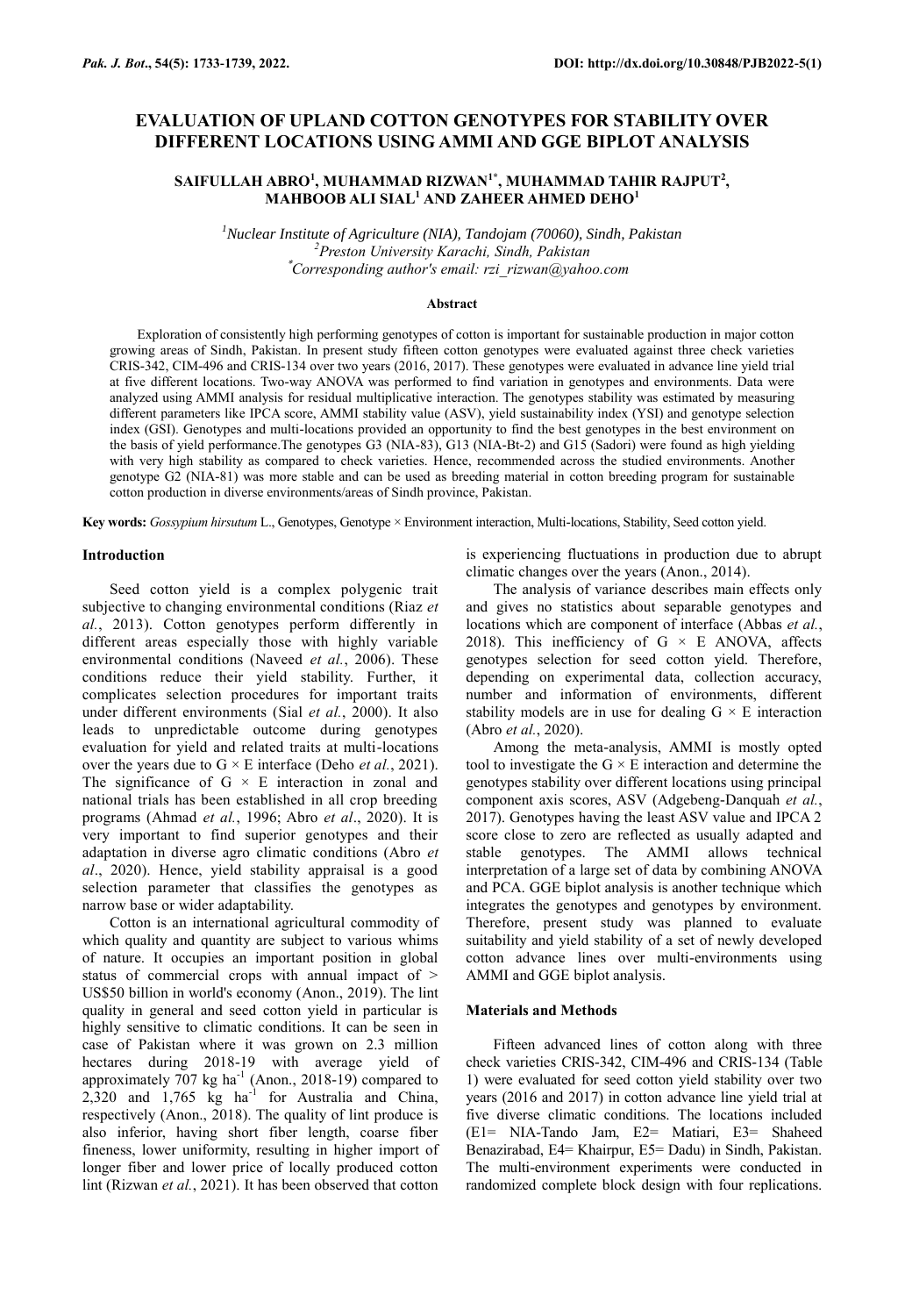Plot size was 18 m<sup>2</sup> ( $6 \times 3$  m) with rows and plant spacings of 75 cm and 30 cm, respectively. Recommended cultural practices were adopted throughout the growing season at each location. At maturity, seed cotton was picked, and data were recorded on seed cotton yield (kg/plot) at different locations and converted to Kg/ha. Two-way ANOVA, was carried out for each environment (year by location integration) to confirm the differences among genotypes. The AMMI model was used to analyze the residual multiplicative interaction between genotypes and environments to determine the sum of square of the genotype by environment interaction (GEI). The GEI was divided into IPCA. Combined analysis of variance and mean comparisons were performed. The AMMI analysis was carried out using Genstat 12. The genotypes adaptability was determined by ranking genotypes on the basis of IPCA Score, ASV, YSI and GSI. ASV was estimated as per description of Purchase *et al.*, (2000). GSI was calculated following the procedure given by (Farshadfar, 2008). Additionally, AMMI Biplot graph interpretation based on the additive main effects (genotype, environment, genotype and environment mean plotted against IPCA1 and IPCA2) values were used for determination of ideal genotypes.

## **Results**

**ANOVA by AMMI model:** AMMI analysis of variance for seed cotton yield of 18 cotton genotypes is given in (Table 2). The ANOVA results showed that seed cotton yield was significantly  $(p \le 0.01)$  affected by genotype (G), environment (E) and genotype by environment interaction (G  $\times$ E). The explained value is highest for E (51.90%) followed by G (26.39%) and G  $\times$  E (21.69%). G  $\times$  E sum of square was also significantly  $(p \le 0.01)$  affected by five principal components (IPCA1, IPCA2, IPCA3, IPCA4 and IPCA5) with explained values 8.11%, 5.29%, 3.36%, 2.45% and 1.48 %, respectively.

### **Stability estimation across environments**

**Components of G × E interaction:** Table 3 reveals that the genotypes G15, G16, G13 and G3 had the lowest value of IPCA1 and secured lowest  $1<sup>st</sup>$ ,  $2<sup>nd</sup>$ ,  $3<sup>rd</sup>$  and  $4<sup>th</sup>$ positions while the genotypes with lowest IPCA2 values were G2, G15, G3 and G12 with  $1<sup>st</sup>$ ,  $2<sup>nd</sup>$ ,  $3<sup>rd</sup>$  and  $4<sup>th</sup>$ positions, respectively. Here the genotype G15 has 0.0107 and -0.6442 values of IPCA1 and IPCA2 and is ranked on 1<sup>st</sup> and 2<sup>nd</sup> lowest position for IPCA1 and IPCA2, respectively. Similarly the genotype G3 has -1.2108 and 1.1720 values of IPCA1 and IPCA2 and secured the fourth and third lowest positions, respectively.

**AMMI stability value and genotype selection index:**  The genotypes G15, G2, G3 and G13 have lowest ASV values i.e. 0.6463, 1.6568, 1.9018 and 2.5193 and secured 1<sup>st</sup>, 2<sup>nd</sup>, 3<sup>rd</sup> and 4<sup>th</sup> position when ASV values were ranked with lowest ASV value as  $1<sup>st</sup>$  ranked position. Genotype G4 was found with maximum value of ASV i.e., 25.6052 with  $18^{th}$  position (Table 3). The GSI score for all genotypes under evaluation ranged from 6 to 30. G3 genotypes were observed with low score of GSI i.e., 6 followed by G15 (7) and G13 (8). On the other hand, the genotypes G8 and G5 were found with higher GSI score 29 and 30, respectively (Table 3).

| Genotype       | . .<br><b>Accession number</b> | $\epsilon$<br>$\bullet$<br>Genotype | <b>Accession number</b> |
|----------------|--------------------------------|-------------------------------------|-------------------------|
| G <sub>1</sub> | <b>NIA-80</b>                  | G10                                 | $NIA-HM2-1$             |
| G <sub>2</sub> | NIA-81                         | G11                                 | NIA-HM48                |
| G <sub>3</sub> | $NIA-83$                       | G12                                 | $NIA-Bt.1$              |
| G <sub>4</sub> | <b>NIA-84</b>                  | G13                                 | $NIA-Bt.2$              |
| G <sub>5</sub> | $NIA-H32$                      | G14                                 | NIA-Okra24              |
| G <sub>6</sub> | $NIA-M30$                      | G15                                 | Sadori                  |
| G7             | <b>NIA-HM327</b>               | G16                                 | CRIS-342                |
| G8             | $NIA-M31$                      | G17                                 | CIM-496                 |
| G9             | NIA-Perkh                      | G18                                 | <b>CRIS-134</b>         |

| Table 2. Additive main effect and multiplicative interaction (AMMI) analysis of variance for seed cotton yield |  |  |  |  |  |  |
|----------------------------------------------------------------------------------------------------------------|--|--|--|--|--|--|
| (Kg/ha) of 18 cotton genotypes tested across 10 environments.                                                  |  |  |  |  |  |  |

| (Kg/ha) of to cotton genotypes tested across to environments. |     |          |         |         |                        |  |  |
|---------------------------------------------------------------|-----|----------|---------|---------|------------------------|--|--|
| <b>Source</b>                                                 | df  | SS       | MS      | P Value | <b>Explained Value</b> |  |  |
| Genotypes                                                     | 17  | 4993547  | 293738  | 0.005   | 26.39                  |  |  |
| Environments                                                  | 9   | 9817209  | 1090801 | 0.005   | 51.90                  |  |  |
| $G \times E$                                                  | 153 | 4104491  | 26827   | 0.005   | 21.69                  |  |  |
| IPCA1                                                         | 25  | 1533373  | 61335   | 0.005   | 8.11                   |  |  |
| IPCA <sub>2</sub>                                             | 23  | 1002189  | 43573   | 0.005   | 5.29                   |  |  |
| IPCA3                                                         | 21  | 636018   | 30287   | 0.005   | 3.36                   |  |  |
| IPCA4                                                         | 19  | 462655   | 24350   | 0.005   | 2.45                   |  |  |
| IPCA5                                                         | 17  | 280477   | 16499   | 0.005   | 1.48                   |  |  |
| Residual $G \times E$                                         | 48  | 189780   | 3954    | 0.005   | 1.00                   |  |  |
| Total                                                         | 179 | 18915247 |         |         |                        |  |  |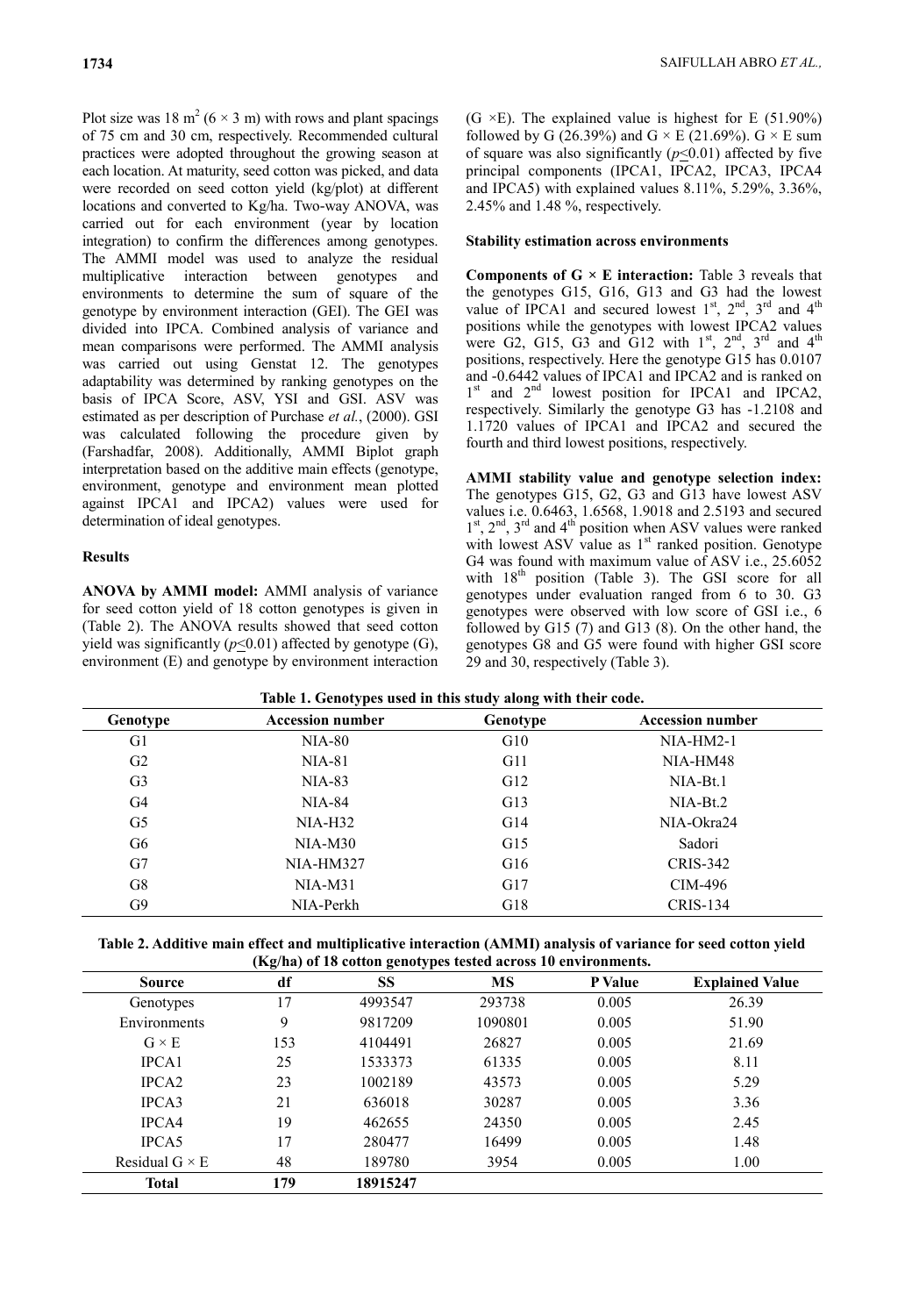| genotypes over 10 environments. |                                  |                                  |              |                      |                   |               |            |                    |            |
|---------------------------------|----------------------------------|----------------------------------|--------------|----------------------|-------------------|---------------|------------|--------------------|------------|
| Genotype                        | <b>Mean seed</b><br>cotton yield | <b>Rank seed</b><br>cotton yield | <b>IPCA1</b> | Rank<br><b>IPCA1</b> | IPCA <sub>2</sub> | Rank<br>IPCA2 | <b>ASV</b> | Rank<br><b>ASV</b> | <b>GSI</b> |
| G1                              | 3369                             | 2                                | 1.4291       | 6                    | 5.3377            | 11            | 5.6228     | 7                  | 9          |
| G2                              | 3197                             | 8                                | 1.3207       | 5                    | $-0.2759$         | 1             | 1.6568     | 2                  | 10         |
| G <sub>3</sub>                  | 3323                             | 3                                | $-1.2108$    | $\overline{4}$       | 1.1720            | 3             | 1.9018     | 3                  | 6          |
| G4                              | 3040                             | 14                               | 7.0325       | 10                   | $-12.1393$        | 17            | 14.9342    | 13                 | 27         |
| G <sub>5</sub>                  | 3075                             | 12                               | 20.3890      | 18                   | 4.4249            | 8             | 25.6052    | 18                 | 30         |
| G6                              | 3509                             |                                  | $-7.9418$    | 13                   | $-2.9793$         | 6             | 10.2654    | 10                 | 11         |
| G7                              | 3160                             | 9                                | $-13.429$    | 17                   | 11.2091           | 16            | 20.0400    | 17                 | 26         |
| G8                              | 3002                             | 17                               | $-10.067$    | 15                   | $-6.7346$         | 13            | 14.1578    | 12                 | 29         |
| G9                              | 3259                             | 7                                | 5.6036       | 9                    | 17.4750           | 18            | 18.7994    | 16                 | 23         |
| G10                             | 3305                             | 5                                | $-9.6240$    | 14                   | $-10.1386$        | 14            | 15.6366    | 14                 | 19         |
| G11                             | 3075                             | 13                               | 7.2271       | 12                   | $-3.8428$         | 7             | 9.7305     | 9                  | 22         |
| G12                             | 3150                             | 10                               | $-12.963$    | 16                   | 1.6609            | 4             | 16.1214    | 15                 | 25         |
| G13                             | 3319                             | $\overline{4}$                   | $-1.0509$    | 3                    | 2.1580            | 5             | 2.5193     | $\overline{4}$     | 8          |
| G14                             | 2786                             | 18                               | 4.6927       | 8                    | $-6.3613$         | 12            | 8.6116     | 8                  | 26         |
| G15                             | 3286                             | 6                                | 0.0107       | 1                    | $-0.6442$         | 2             | 0.6463     | 1                  | $\tau$     |
| G16                             | 3123                             | 11                               | $-0.7405$    | $\overline{2}$       | 5.2775            | 10            | 5.3564     | 5                  | 16         |
| G17                             | 3008                             | 16                               | 2.25213      | 7                    | 4.60231           | 9             | 5.3797     | 6                  | 22         |
| G18                             | 3030                             | 15                               | 7.0721       | 11                   | $-10.2015$        | 15            | 13.4385    | 11                 | 26         |
| Grand Mean                      | 3168                             |                                  |              |                      |                   |               |            |                    |            |

**Table 3. Seed cotton yield mean (Kg/ha), first and second IPCA, ASV and GSI of 18 cotton** 

**Table 4. Mean, Maximum, Minimum, standard deviation of seed cotton yield (Kg/ha) and Yield Sustainability Index (YSI %) of 18 cotton genotypes over 10 environments.**

| Genotype       | Mean | <b>Maximum</b> | <b>Minimum</b> | <b>SD</b> | YSI % | <b>Stability</b> |
|----------------|------|----------------|----------------|-----------|-------|------------------|
| G1             | 3369 | 3856           | 2960           | 277.84    | 80.17 | High             |
| G2             | 3197 | 3610           | 2726           | 256.91    | 81.44 | Very high        |
| G <sub>3</sub> | 3323 | 3698           | 2956           | 220.11    | 83.91 | Very high        |
| G4             | 3040 | 3589           | 2354           | 375.28    | 74.25 | High             |
| G5             | 3075 | 3752           | 2498           | 365.15    | 72.22 | High             |
| G6             | 3509 | 3965           | 3159           | 233.64    | 79.68 | High             |
| G7             | 3160 | 3789           | 340            | 564.29    | 68.51 | Moderate         |
| G8             | 3002 | 3526           | 2545           | 288.62    | 76.95 | High             |
| G9             | 3259 | 3696           | 2856           | 268.04    | 80.92 | Very high        |
| G10            | 3305 | 3800           | 2864           | 250.27    | 80.38 | High             |
| G11            | 3075 | 3550           | 2468           | 342.30    | 76.98 | High             |
| G12            | 3150 | 3700           | 350            | 538.63    | 70.58 | Moderate         |
| G13            | 3319 | 3765           | 2996           | 233.29    | 81.96 | Very high        |
| G14            | 2786 | 3362           | 2321           | 297.50    | 74.02 | High             |
| G15            | 3286 | 3612           | 2956           | 210.21    | 85.15 | Very high        |
| G16            | 3123 | 3500           | 2596           | 254.57    | 81.76 | Very high        |
| G17            | 3008 | 3421           | 2456           | 237.55    | 79.90 | High             |
| G18            | 3030 | 3652           | 2598           | 291.81    | 74.98 | High             |

Stability as per YSI% = Very low (up to 30%), low (31-50%), moderate (51-70%), high (71-80%) and very high (>80 %)

Yield sustainability index: YSI value of each genotype is given in Table 4. Stability as per YSI % is categorized into Very low (up to 20%), low (21-40%), moderate (41- 60%), high (61- 80%) and very high (>80%). YSI % for studied genotypes ranged from 68.51% to 85.15%. This categorization of genotypic stability shows that the genotypes G15, G3 and G13 are in very high range of stability with YSI values of 85.15%, 83.91% and 81.96%, respectively. Ten genotypes were placed in high range stability whereas only two genotypes (G7 and G12) were categorized in a group with moderate stability. Genotype

G7 was observed with lowest YSI % value (68.51) among all the genotypes under evaluation.

**Estimation of genotypes adaptability:** The position of a high performing generally adapted genotype would be on the right hand side of the grand mean value and near to the line showing IPCA value equal to zero showing very little genotype by environment interaction. In present study, the genotypes G15, G3 and G13 had low IPCA values with mean yield more than the overall mean yield of all the genotypes. But G6 was best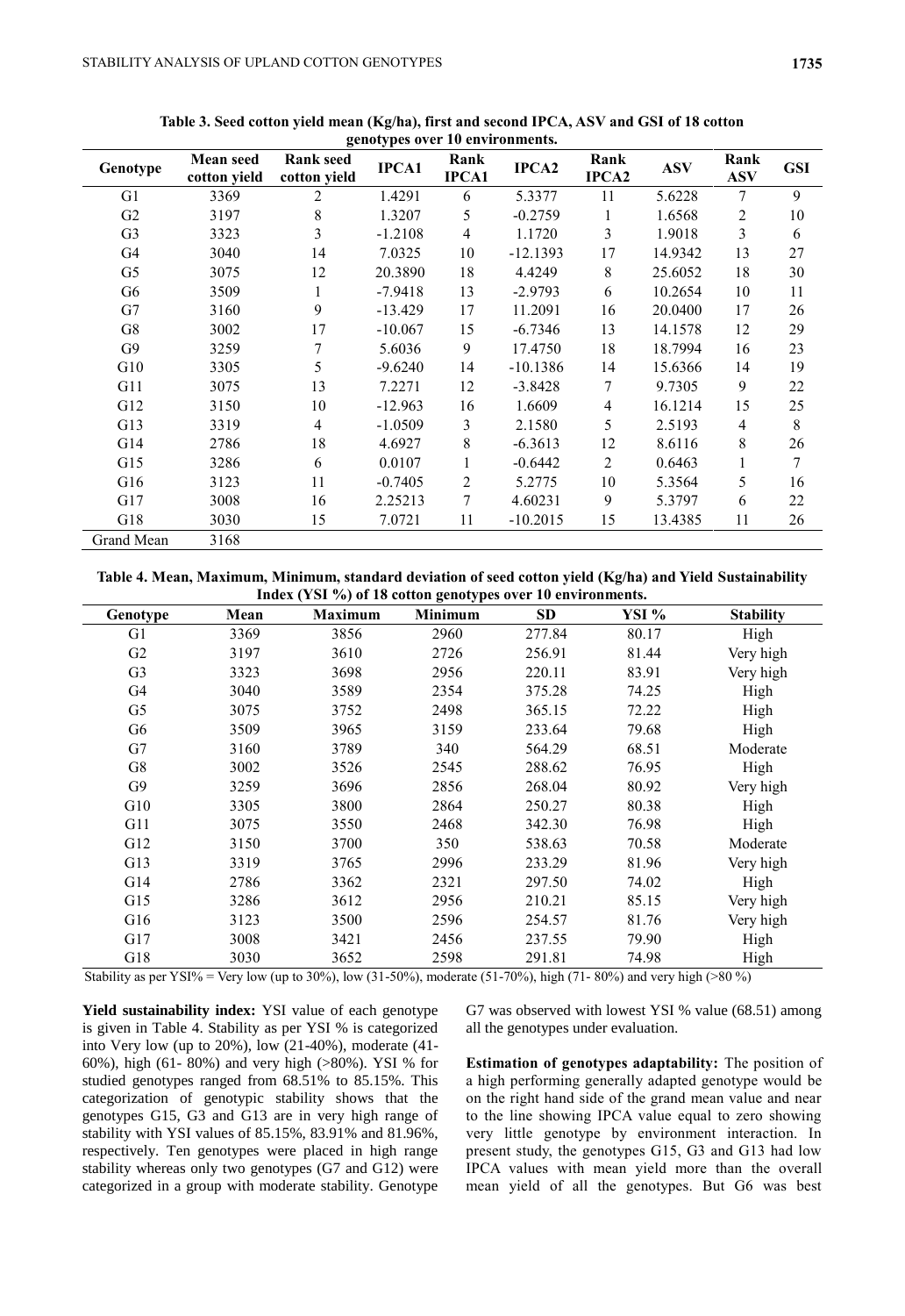performing genotype among all the genotypes with maximum average yield of 3509 kg/ha across all the environments (Table 3).

**AMMIbiplot of genotype IPCA1 score versus means:**  Figure 1 showed that the Genotypes G6 was farthest and genotype G14 was closest on x-axis from its origin. The genotypes G16, G12 and G7 occupy almost same location along x-axis while genotypes G5 and G11 are at a position slightly left along the x-axis of (Fig. 1). Comparison of genotypes along Y- axis showed that the genotypes G3, G15, G16 and G2 were on the right hand side and very close to the zero.

**AMMIbiplot of genotype & environment IPCA2 score versus means:** Figure 2 showed that the genotypes G7 and G9 were not within the IPCA scale range and G4, G10 and G18 were far from the origin of IPCA score, so these genotypes had strong G×E interaction and least stable ones. However, the genotypes G2, G3, G12, G13 and G15 are very close to zero value along y-axis and proved to be more stable.

**GGE biplot symmetric scaling/scatter plot:** The scatter plot visualizes  $G \times E$  interaction (Fig. 3). The origin of the biplot represented the mean phenotypic performance of all genotypes across different environments. The genotypes G2, G3, G13 and G15 were very close to the origin. The genotypes G8 and G5 were located away from origin. Here the environment factors were represented as vectors. The length of the vector represented the interactive force of that environment. We see that the environments E3 and E4, clustering very close to the origin with small vector length elicit only weak

> Plot of Genotype IPCA 1 scores versus means G18 G17 G<sub>9</sub> G16 G7 G15  $G5$ G14 G 3  $G<sub>1</sub>$ G13  $G<sub>6</sub>$ G 4 G2 G<sub>8</sub> G12 G11 G10 2600 -10 3000 -5 ا<br>3400 0 3800 5 10 15  $\infty$ 2800 3200 3600 Genotype means

interactive forces. Similarly, the environment E1 with comparatively longer vector elicits a little strong interactive force. The graph showed that the environment E2, E5, E6, E7, E8, E9 and E10 were much far from the origin so these environments have strong interactive forces (Fig. 3).

**Identification of mega environments and "which won**  where": There were total three mega environments (Fig. 4). The two mega environments constitutionsare E2 and E7. However, the third mega environment has broad spectrum encompassing eight environments in it. The scatter biplot has been divided into four sectors by drawing lines from its origin. The genotypes G1, G2, G3, G10, G15 and G16 are located in the largest sector consisting of environments E1, E3, E4, E5, E6, E8, E9 and E10. The polygon shows that the genotypes G1, G5, G8, G9, G10, G12 and G14 form the extremes of the polygon, contrary to this the genotypes G2, G3, G4, G6, G7, G11, G13, G15, G16, G17 and G18 are enclosed by this polygon.

**GGEbiplot average environment coordination (AEC) scaling to rankgenotypes:** The AEC ordinate separates genotypes with below-average means from those with above-average means (Fig. 5). Therefore, genotypes with above-average means were G6 (highest) to G12, whereas those with below-average means were G5 to G14 with G14 scoring the lowest. Stability of genotypes is more imperative in addition to good mean yield. Therefore, genotypes G3, G13 and G15 are more stable with better average seed cotton yield other than the check (G16, G17 and G18). Conversely, genotypes G9 and G12 are more variable.



Fig. 1. Genotype main effect against IPCA1. Fig. 2. Genotype and environment main effect vsIPCA2.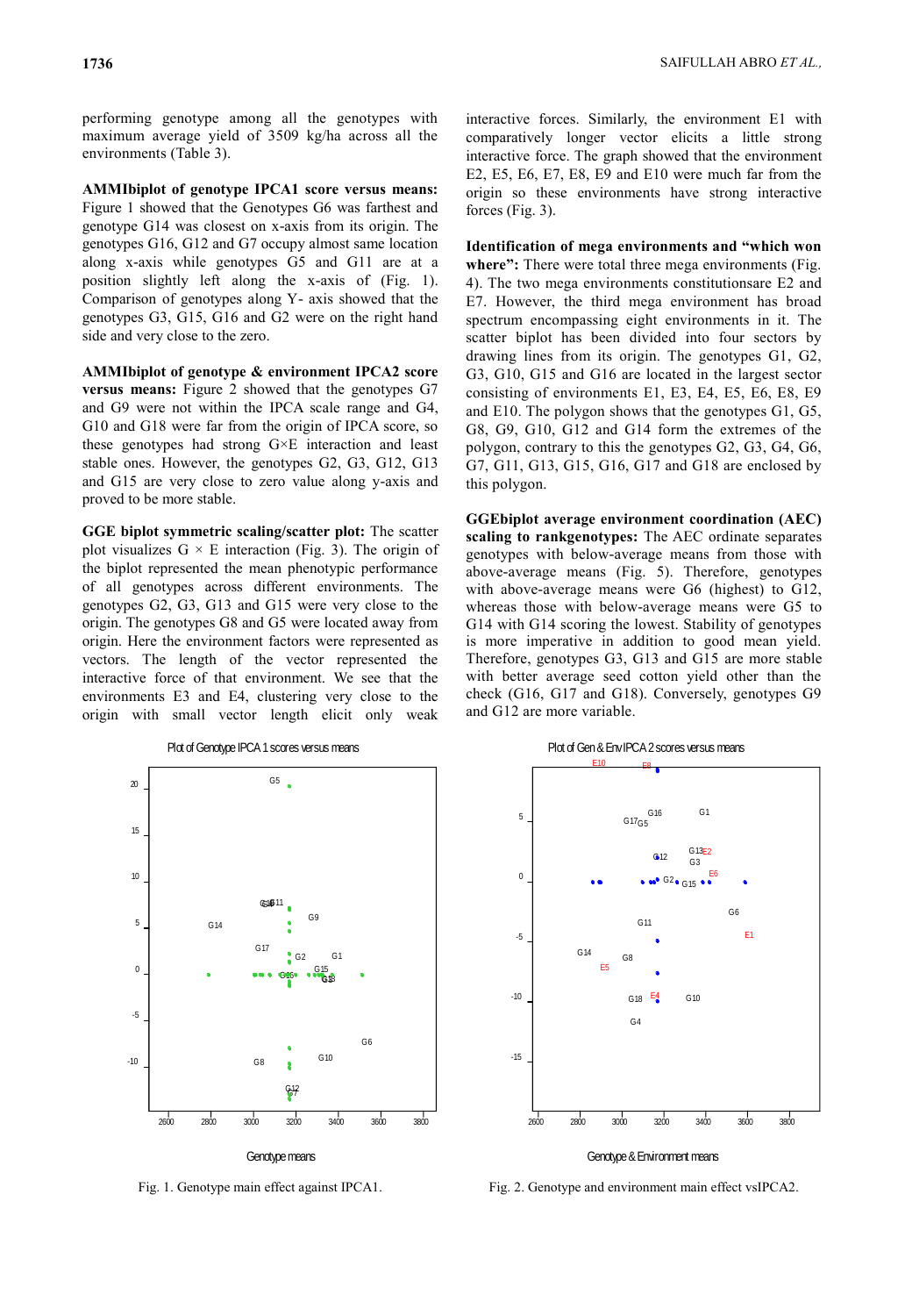







Fig. 5. Average environment coordination (AEC) views of the GGE-biplot based on environment-focused scaling for the means performance and stability of genotypes.

**GGEbiplot comparison of environment and genotypes:** E and G comparison biplots revealed the 73.99% (PC1: 58.93% and PC2: 15.07%) of total





Fig. 3. GGEbiplot symmetric scaling. Fig. 4. "Which won where" view of the GGEbiplot of 18 cotton genotypes across 10 testing environments.

variability for seed cotton yield in cotton genotypes across different environments (Fig. 6). Arrow at the center of concentric circles presented the position of ideal environments for evaluating the cotton genotypes regarding consistent performance. Among studied environments, E10 was closer to the arrow i.e. best environment followed by E5 and E6. E2, E7 and E6 were poor environments. Genotype, G6, G1, G13, G15, G9, G10, G2, G12, G16 were high yielding whereas genotypes G14, G8, G18, G17, G5 and G11 were low yielding with reference to the ideal genotype.

### **Discussion**

Results show that environment is the most contributing factor with explained value (51.90%) followed by G (26.39 %) and then by G  $\times$  E (21.69%). Formerly, significant  $G \times E$  interaction in different cash crops has been conveyed by different researchers (Sayar *et al.*, 2016; Mortazavian *et al.*, 2014; Kendal & Sayar, 2016). The results reported by Sayar (2017) match our findings that the environment was the most dominant factor in yield performance of genotypes. Sabaghnia *et al.*, (2013) also concluded the same results and found environment as the major factor to control variation explaining 96.43% of total variability in durum wheat followed by  $G \times E$  interaction and G explained values 3.14% and 0.43%, respectively. Largest proportion of E in total sum of square implies that environment is the main cause of variation for seed cotton yield at different cotton production areas of Sindh. The greater magnitude of G ×E interaction implies greater differences in genetic systems controlling physiological process contributing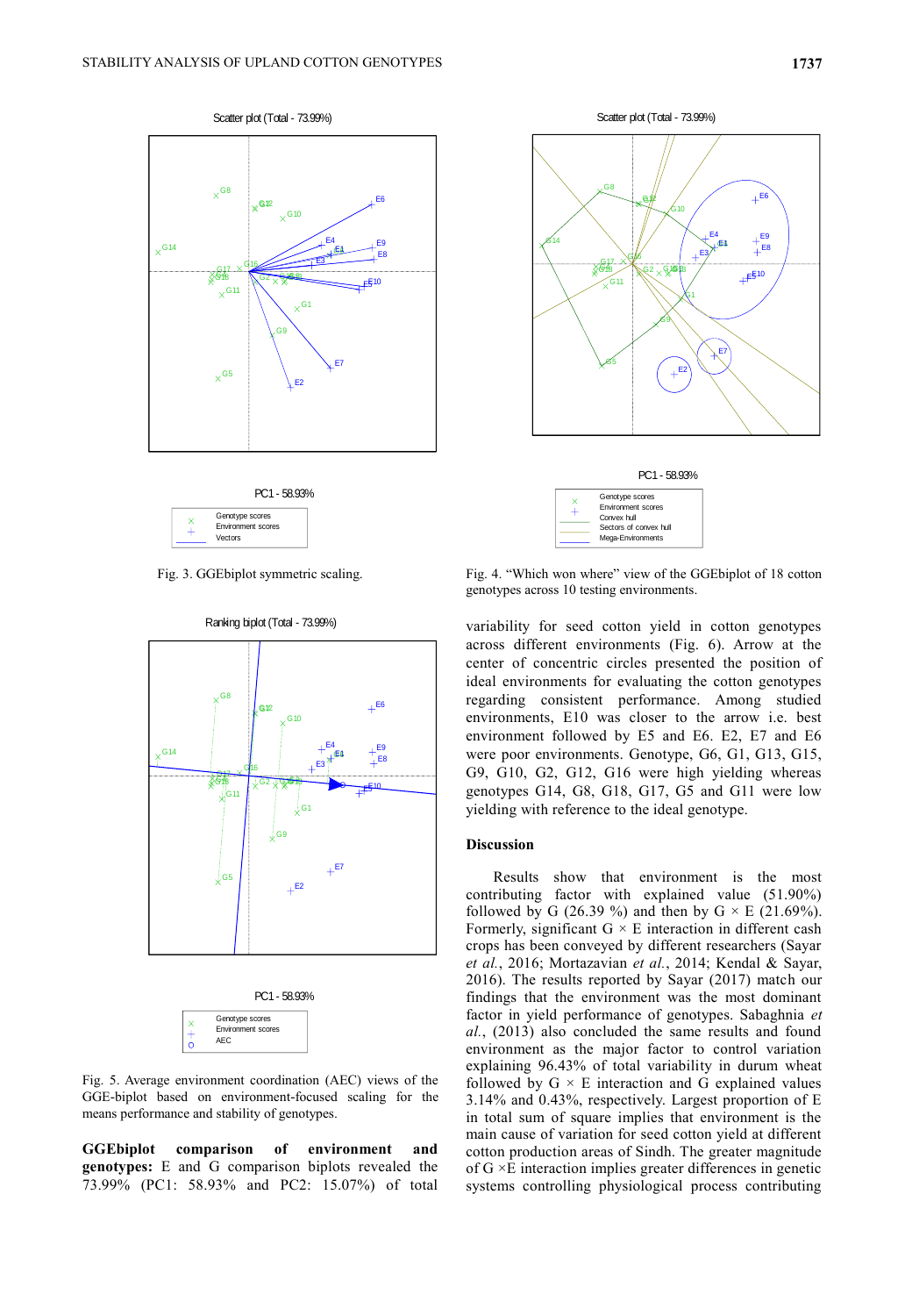to yield stability in different environments. In our study, the explained values of first two components IPCA1 and IPCA2 i.e., 8.11% and 5.29% significantly contributed in variation caused by  $G \times E$  interaction. This is the simplest method for selection of stable genotypes (Purchase *et al.*, 2000; Kilic, 2014; Sayar *et al.*, 2016). As per IPCA1 and IPCA2 values and ranks, the genotypes G3, G13 and G15 are to be stable genotypes as their IPCA1 and IPCA2 values are close to zero. Our results were in close agreement with other researchers who also found that the genotypes with IPCA1 and IPCA2 score values closer to zero were going towards stability across different environments (Kendal *et al.*, 2016; Farshadfar *et al.*, 2011).

ASV is a useful parameter for the estimation of genotypic stability. The genotypes, G15, G2, G3 and G13 with minimum ASV value with  $1<sup>st</sup>$ ,  $2<sup>nd</sup>$ ,  $3<sup>rd</sup>$  and  $4<sup>th</sup>$ positions, respectively are stable genotypes. Purchase *et al.*, (2000) is also of the same view that lowers the ASV value, greater will be genotype stability and vice versa. It was observed that the genotypes with ASV ranked value 1, 2, 3 and 4 are although the stable genotypes but not highest yielder too. The genotype G15 has lowest ASV value but ranked at  $6<sup>th</sup>$  position regarding mean seed cotton yield. It shows that the genotypes with high stability are not necessarily high in yield performance and vice versa. Abro *et al.*, (2020) also reported similar results and found some genotypes as most stable genotypes but

with yield compromise of 7.6% - 18% when compared with the first rank genotype. It implies that the selection of genotypes on the basis of stability alone for variety release would be misleading because some stable genotypes might be lower yielder across different environments (Singh & Agarwal, 2003) and selecting such genotypes without considering yield will result in development of non-competent variety. GSI is another parameter for estimation of stability. This parameter is more reliable and informative than ASV because it involves both the values of ASV rank and seed cotton yield mean rank. Many researchers used the parameter YSI in order to select stable genotypes on the basis of yield (Tuteja, 2006; Bose *et al.*, 2014). In present study, the genotypes G3, G13 and G15 are the most stable genotypes for their yield performance across different locations. According to YSI%, these genotypes showed very high stability (>80%). The most interesting thing is that the results of ASV and GSI are similar to the YSI parameter and make our results more valid.

The values of environment and genotype mean closer to zero point of y-coordinate means little contribution of these values in interaction and away from zero point either in upward or downward direction means more contribution of genotype by environment interaction and reduced adaptability accordingly (Pouresmael *et al.*, 2016).



Fig. 6. Comparison biplot of environments and genotypes.

### **Conclusion**

The divergent locations caused variation in seed cotton yield. AMMI and GGE biplot indicated the genotypes G15 (Sadori), G3 (NIA-83) and G13 (NIA-Bt-2) as most stable and high yielding with average yield greater than check varieties (CRIS-342, CIM-496 and CRIS-134), hence recommended across the environments.

Genotype G6 (NIA-M30) was observed as highest yielding genotype in comparison with check varieties and stability range almost touching to very high stability group. It was also indicated that E5 and E10 (Dadu 2016; 2017) were the environments with the greatest effect of G  $\times$  E interaction. Hence, the information generated is useful and can be utilized for cotton genotype selection and variety development.